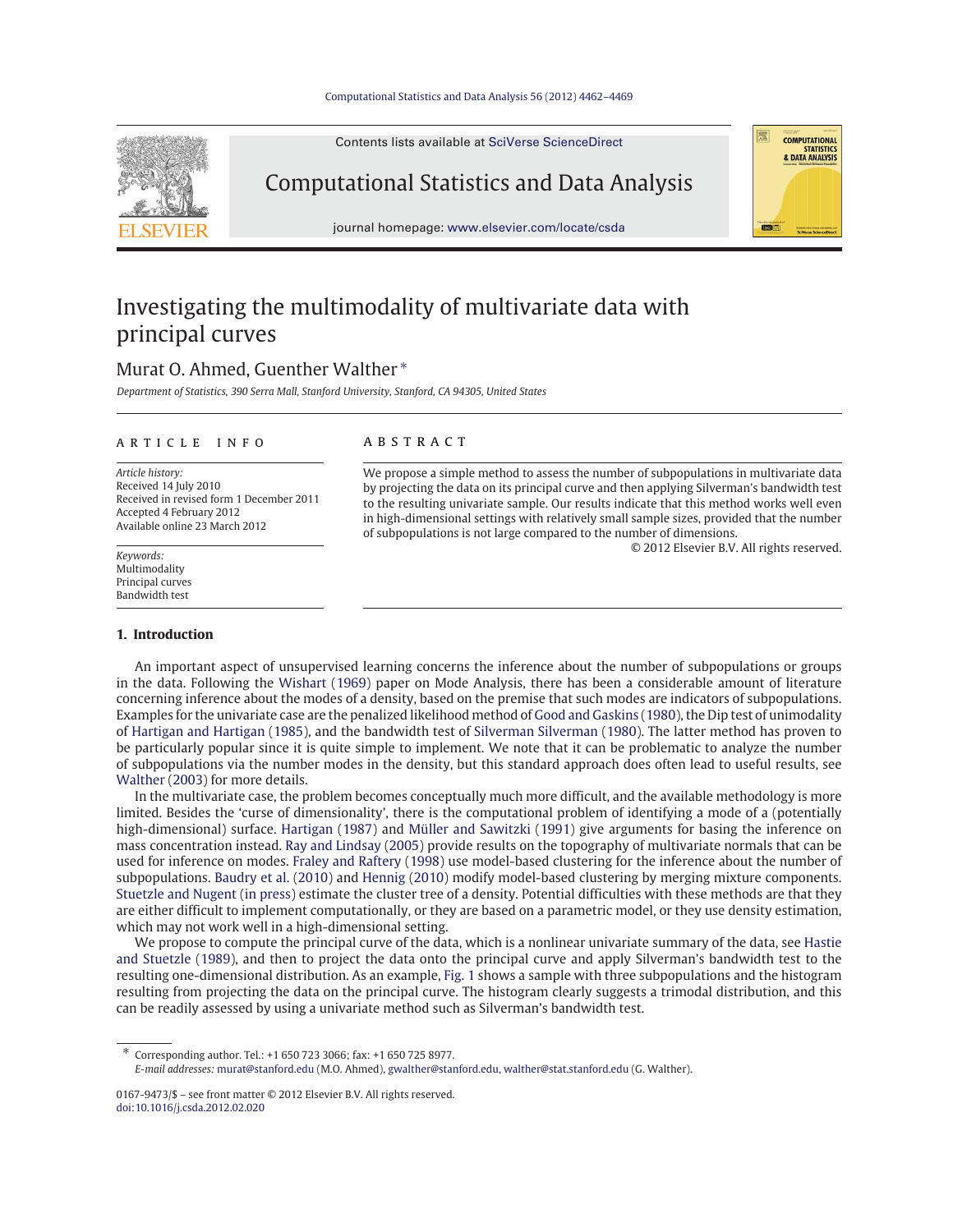

**Fig. 1.** A sample with three subpopulations (*left*) and the histogram of projections on the principal curve (*right*).

Our results indicate that this method works well even in high-dimensional settings with relatively small sample sizes, provided the number of subpopulations is not large compared to the number of dimensions. A particular advantage of the methodology is that it is quite simple to implement as it draws on software, such as code for the computation of the principal curve, that is already available in many software packages.

# **2. Dimension reduction with principal curves**

Let  $X \in \mathbb{R}^p$  be a random vector and let  $f(\lambda)$  be a smooth curve in  $\mathbb{R}^p$  that is parametrized by a real variable  $\lambda$ . Define the projection index  $\lambda_f(\mathbf{X})$  to be the (largest) value of  $\lambda$  for which  $f(\lambda)$  is closest to **X**. Then  $f(\lambda)$  is called the principal curve of **X** if it satisfies the *self-consistency* property

$$
\mathbf{E}(\mathbf{X}|\lambda_f(\mathbf{X})=\lambda)=f(\lambda).
$$

This property says that  $f(\lambda)$  is the mean of all points that project onto it. In this sense the principal curve gives a univariate nonlinear summary of **X**. The definition is modified in an obvious way when **X** represents a sample rather than a random vector, and algorithms for the computation of the principal curve are available e.g. in R. See Hastie and Stuetzle (1989) and Tarpey and Flury (1996) for more background on principal curves.

### **3. Assessing multimodality with Silverman's bandwidth test**

Silverman's bandwidth test is a popular method to assess whether a univariate distribution has *k* modes. A main attraction of this method is its conceptual and computational simplicity, which will turn out to be a useful feature when we test multiple hypotheses later.

Consider the null hypothesis that the distribution underlying the data has at most *k* modes. Let  $\hat{f}(t; h)$  be the kernel density estimate defined by

$$
\hat{f}(t; h) = (nh)^{-1} \sum_{i=1}^{n} K(h^{-1}(t - X_i))
$$

where  $X_1, \ldots, X_n$  are univariate observations,  $K(.)$  is the Gaussian kernel function and *h* is the bandwidth. The relevant test statistic is the *critical* bandwidth  $h_k$  given by

 $h_k = \inf\{h : \hat{f}(.; h)$  has at most *k* modes}.

Large values of  $h_k$  indicate rejection of the null hypothesis since a great deal of smoothing is necessary before the density estimate becomes *k*-modal. The Gaussian kernel ensures that  $\hat{f}(.; h)$  has more than *k* modes if and only if  $h < h_k$ , see Silverman Silverman (1980).

The bootstrap is employed to assess whether the critical bandwidth is significant. The bootstrap uses as null distribution the density  $\hat{f}(t; h_k)$  after rescaling to ensure that the null density has the same variance as the sample variance  $\sigma^2$  of the data. The bootstrap then draws repeated samples from the null density to estimate the probability that the resulting critical bandwidth is larger than *hk*, which is then used as the *p*-value of the test. Equivalently one can check whether the density estimate for the bootstrapped data evaluated at *hk* has more than *k* modes. Sampling from the null density is very straightforward since  $\hat{f}$  ( $\ldots$   $h_k$ ) is a convolution of the empirical measure with  $N(0, h_k^2)$ . Taking account of the above rescaling, the bootstrap sample can thus be simply generated by

$$
X_j^* = (1 + h_k^2/\sigma^2)^{-1/2} (X_{i_j} + h_k \epsilon),
$$

where  $\epsilon$  ∼ *N*(0, 1) and the *X<sub>i<sub>i</sub>*</sub> are sampled uniformly with replacement from **X**.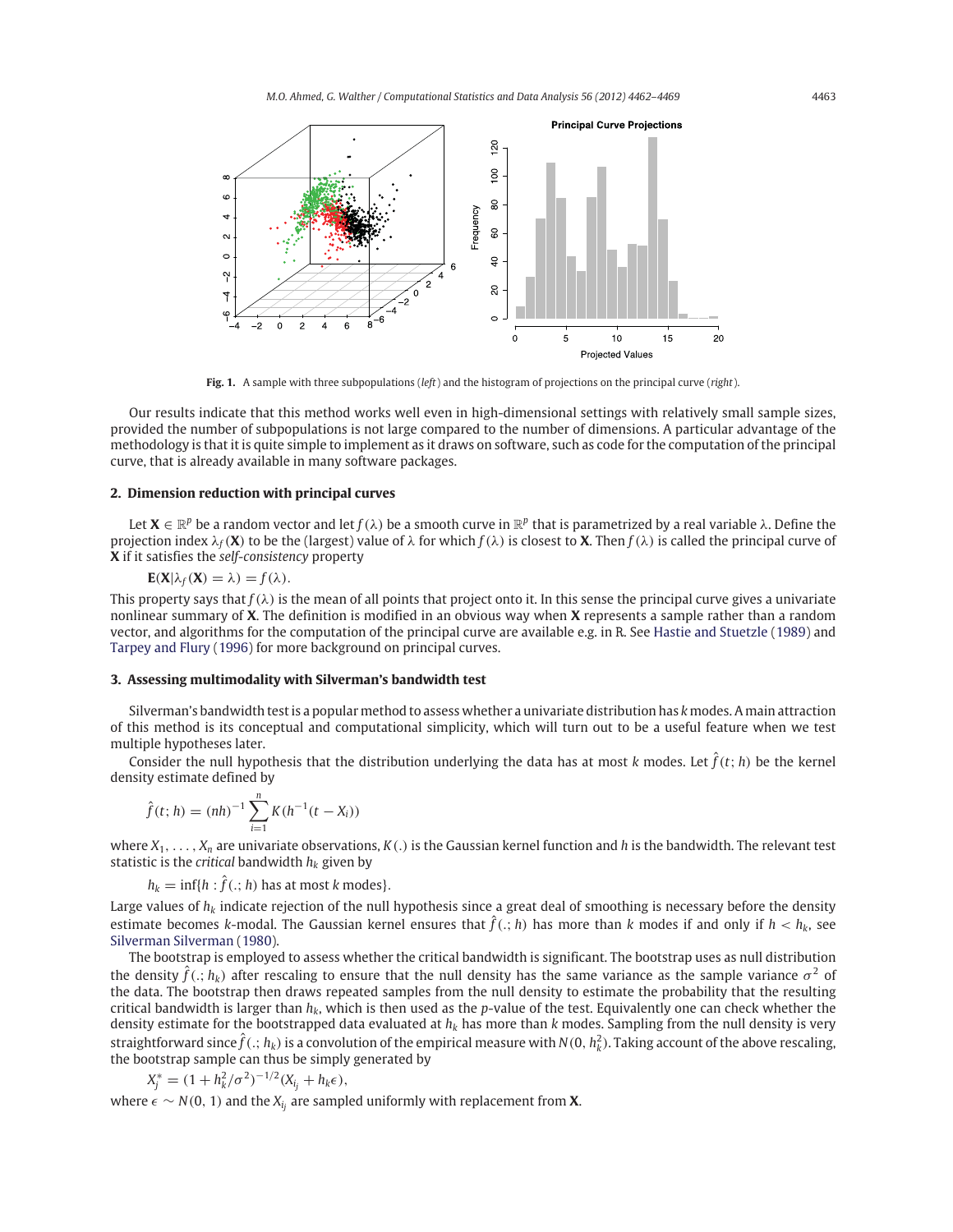

Fig. 2. Component means  $(0, 0)$ ,  $(0, d)$ ,  $n = 100$  (bottom left),  $n = 1000$  (bottom right), components means  $(0, 0)$ ,  $(0, d)$ ,  $(d, d)$ ,  $n = 1000$  (top left) for *d* ∈ {2, 2.5, 3, 3.5, 4}.

| Table 1                                                                                                    |
|------------------------------------------------------------------------------------------------------------|
| Power for varying distance x. Parameters in the first line are: number of components, 'p' means 1st PC and |
| 'c' means principal curve, sample size.                                                                    |

| $\chi$ | 2, p, 100 | 2, c, 100 | 2, p, 1000 | 2, c, 1000 | 3, p, 1000 | 3, c, 1000 |
|--------|-----------|-----------|------------|------------|------------|------------|
|        | 0.02      | 0.01      | 0.03       | 0.11       |            | 0.1        |
| 2.5    | 0.13      | 0.12      | 0.3        | 0.16       | 0.01       | 0.5        |
|        | 0.24      | 0.19      | 0.93       | 0.91       | 0.04       | 0.99       |
| 3.5    | 0.68      | 0.62      |            |            | 0.02       |            |
|        | 0.93      | 0.93      |            |            | 0.04       |            |
|        |           |           |            |            |            |            |

# **4. Assessing multimodality via low-dimensional projections**

**Table 1**

Our proposal is to assess multimodality via the principal curve of the data, which is a univariate nonlinear summary of the data. Using this summary makes it possible to employ the simple univariate methods described above, such as Silverman's bandwidth test. An important question is what is gained by using the nonlinear principal curve rather than simply a linear projection. We investigated this question by simulating from two-dimensional Gaussian mixtures with two and three equally weighted components having identity covariance matrix. For each of 100 samples of size 100 and 1000 we computed the critical bandwidth associated with the projected data, both for projections on the principal curve and for projections on the first principal component, which is the most appropriate one-dimensional linear projection. Our null hypothesis was the presence of less than *<sup>k</sup>* modes for *<sup>k</sup>* = <sup>2</sup>, 3. Fig. 2 displays the differences between these critical bandwidth using boxplots. The vertical axis displays the difference between the component means while the horizontal axis displays the critical bandwidth using the principal curve projections minus that using the first principal component. The mixture components have unit variance and correlation 0.5. With only two components both linear and non-linear projections produce similar results, yet principal curves typically result in larger critical values. When a third component is added the critical bandwidths for the principal curves become much larger, indicating that the projected data are less unimodal in the case of the principal curve versus the case of the principal component, and thus the former is more effective than the latter for detecting the presence of the mixture components. This result is indeed confirmed in the power analysis given in Table 1, which displays the estimated power using 100 simulations and  $\alpha = 0.05$  for the level of the test. We used 1000 bootstrap samples to generate the *<sup>p</sup>*-values for Silverman's test of *<sup>k</sup>* modes, *<sup>k</sup>* = <sup>2</sup>, 3.

The table shows that when the means are separated by at least three standard units, then in the three component case principal curves result in a power of close to 1, whereas the test based on principal components is essentially powerless. We conclude that there is a clear advantage in employing principal curves. The underlying reason is that in the case of a projection onto a one-dimensional linear space the projections of several components are often very close to each other.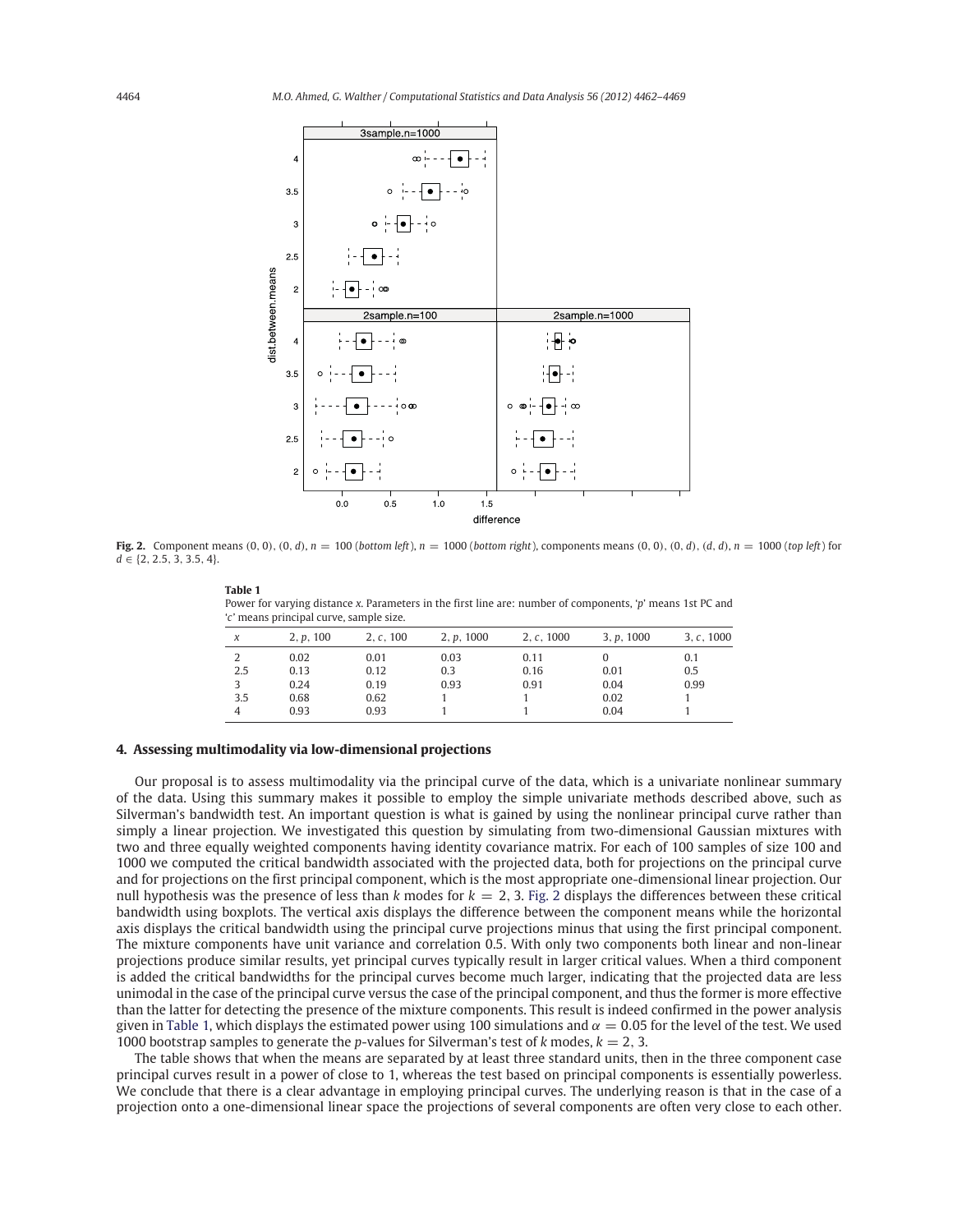Hence the density of the projected data is unimodal near this location, and thus the fact that the projection is comprised of several components is lost. In contrast, the principal curve is a much more flexible univariate summary that we expect to pass through the centers of most clusters in the data. Hence it is much less likely that different clusters are projected near the same location on the principal curve and thus the projected clusters are more likely to stay separated on the principal curve.

#### **5. Comparison with other methods**

One recent suggestion for determining the number of modes is to fit the data with a Gaussian mixture model and then merge some of the components. The idea is that even if the data are far from normal we can approximate the distribution by merging several Gaussian distributions. For comparison purposes we adopt the method proposed by Hennig (2010) that makes use of the topography of multivariate normals as introduced in Ray and Lindsay (2005). This method performed favorably in a comparison with other methods given in Hennig (2010). Let

$$
g(\mathbf{x}) = \sum_{k=1}^K \pi_k \phi(\mathbf{x}; \boldsymbol{\mu}_k, \boldsymbol{\Sigma}_k), \quad \mathbf{x} \in \mathbb{R}^p
$$

where  $\pi_k \in [0, 1]$ ,  $\sum_{k=1}^K \pi_k = 1$ , be a Gaussian mixture density,  $\phi(.)$  denoting a multivariate normal density. For  $K = 2$  components Ray and Lindsay (2005) define the *ridgeline* function as the one-dimensional curv

$$
\mathbf{x}^*(\alpha) = ((1 - \alpha)\Sigma_1^{-1} + \alpha \Sigma_2^{-1})^{-1}((1 - \alpha)\Sigma_1^{-1}\mu_1 + \alpha \Sigma_2^{-1}\mu_2)
$$

where  $\alpha \in [0, 1]$ . They show that all the modes of a multivariate normal density occur along the *ridgeline* and in the two component case the modes can be found by solving

$$
\frac{1}{\pi_1} = 1 + \frac{\alpha \phi_1(\mathbf{x}^*(\alpha))}{(1 - \alpha)\phi_2(\mathbf{x}^*(\alpha))}
$$

for  $\alpha$ . If the density is unimodal there is only a single solution to the above equation.

Hennig (2010) suggests the *ridgeline unimodal method* for determining which components to merge in the Gaussian mixture. The algorithm is as follows:

- 1. Start with components estimated via a Gaussian mixture model using BIC to select the number of components.
- 2. Compute whether pairwise the mixture of any two components would be unimodal using the criterion described above and  $\pi$  as determined by hard classification using the posterior probabilities.
- 3. If none are unimodal use the current clustering as the final one. Otherwise:
	- (a) Merge pairs that represent unimodal submixtures.
	- (b) Only merge multiple components if all pairs of components represent unimodal submixtures.
	- (c) If some pair in (b) does not represent a unimodal submixture, then merge the pair with the closest mean vectors.

This method is similar to *complete linkage* hierarchical clustering in the sense that a component is merged or added to a group if all pairwise comparisons within a current group lead to unimodal mixtures. It should be noted that Baudry et al. (2010) suggest merging the two clusters that yield the greatest increase in entropy, where the stopping criterion is an entropy penalized BIC criterion. There is no guarantee that this approach will result in unimodal components.

We compare the above method with our method in a simulation study. We simulated data from a mixture with equal mixture proportions and *K* components that are generated as follows: Let  $X^k \sim MVN(\mu^k, \Sigma)$ ,  $k = 1, ..., K$ ,  $\mu^k \in \mathbb{R}^p$ , where  $\Sigma_{ii} = 1$ ,  $\Sigma_{ij} = .4$ ,  $i \neq j$  and  $\mu^k = aU^k$  with  $U^k \sim \mathcal{U}(0, 1)^p$ 

Now the larger the distance between component means, the easier it is to determine the correct number of modes. However, for the simulation study the elements of the component means are uniformly distributed, and so the expected Euclidean distance between component means increases with dimension. To keep the expected distance constant across dimensions, we introduce the multiplier *a*, which we set to  $a = d\sqrt{2}/.92$ ,<sup>1</sup> where *d* is the desired Euclidean distance between component means. This way the value chosen for *d* results in performance comparable to the results in Fig. 2.

The *j*th coordinate *Y<sub>j</sub>* of the *k*th component is then generated as follows: *Y*<sub>1</sub> = *X*<sup>*k*</sup><sub>1</sub> and for *j*  $\geq$  2:

$$
Y_j = X_j^k + c_j (X_1^k - \mu_1^k)^2
$$

with  $c_i \sim \mathcal{U}(-1, 1)$ . A plot of data sampled from the above scheme is given in Fig. 1 using three components in three dimensions.

We varied the dimension over  $p = 2$ , 10, 100 and the number of components over  $k = 2, 5, 10$  and simulated  $n = 2500$ observations in each case. Fig. 3 displays boxplots of the *p*-values from Silverman's test on the principal curve projections based on 100 Monte Carlo samples. In the case of two modes the method using principal curve projections works very well. Nearly every simulation resulted in significant *p*-values for rejecting the null that there are fewer than  $k$  modes for  $k = 1$  and

<sup>1</sup> Note that for *<sup>X</sup>*, *<sup>Y</sup>* <sup>∼</sup> <sup>U</sup>(0, <sup>1</sup>)*<sup>p</sup>*, **<sup>E</sup>***<sup>X</sup>* <sup>−</sup> *<sup>Y</sup>* ≈ .92√*p*/6. Allowing 30% of the components to be a distance *<sup>d</sup>* apart and the rest noise, i.e. distance 0 apart, results in the above choice for *a*. For the present analysis  $d = 4$  was used.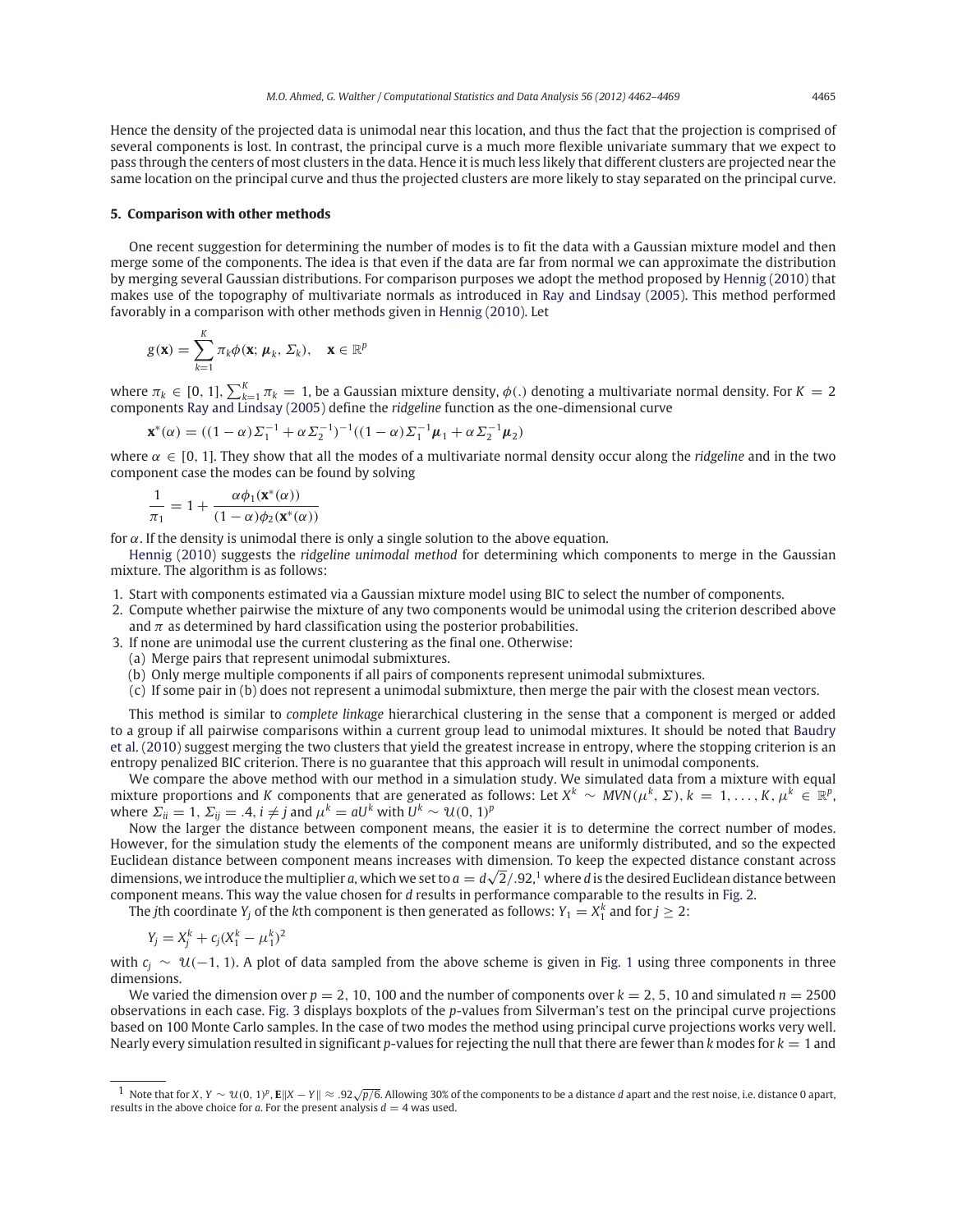4466 *M.O. Ahmed, G. Walther / Computational Statistics and Data Analysis 56 (2012) 4462–4469*



**Fig. 3.** Results for the method using principal curves: the vertical axis contains the number of modes *k* for the null hypothesis, the horizontal axis displays the *p*-value. For each plot the top number refers to the number of modes while the bottom one shows the dimension.



**Fig. 4.** Results for the method using Gaussian components merging. Vertical axis contains the number of modes selected by the method. Horizontal axis displays the data dimension. For each plot the top number indicates the true number of modes.

typically gave large *p*-values for  $k \geq 2$ . In the case of five and 10 modes the results were reasonable for higher dimensional data but poor for the two dimensional data. Note that the median *p*-value is minimized at the correct value of  $k = 4$  for the five mode data in 10 and 100 dimensions.

One explanation for the poor performance when the number of modes is large relative to the dimension is that the principal curve algorithm converges before interpolating each mode. We discuss this issue further in Section 7, where we also give a rule of thumb that describes when our method works well.

The performance of merging Gaussian components is much worse, as evidenced by Fig. 4. In the two component case principal curve projections work very well across all dimensions. On the other hand the selected number of components from Gaussian merging has a wide range in two dimensions, almost never merges in 10 dimensions and practically merges all components in 100 dimensions. In fact, regardless of the number of components the 10 dimensional data results in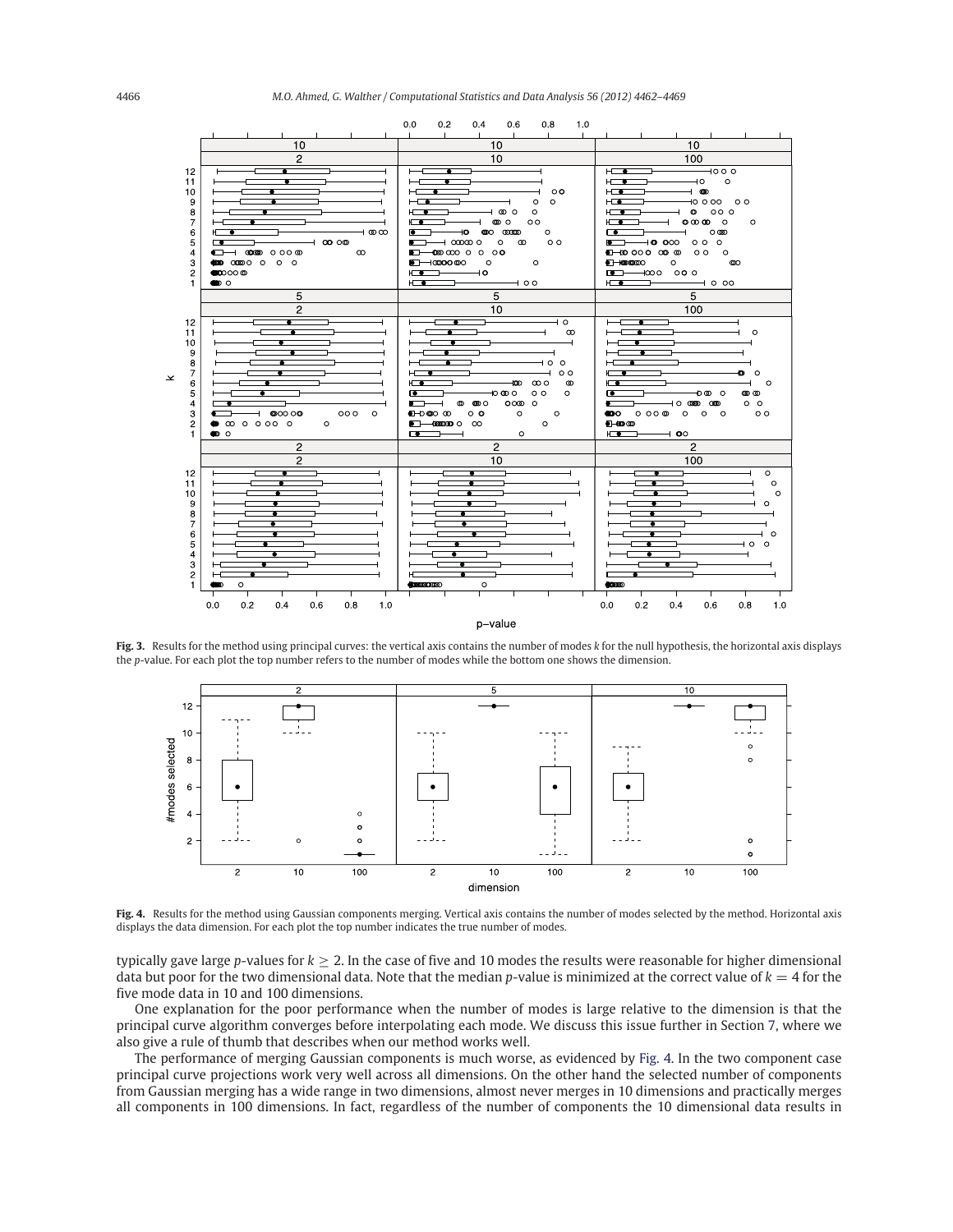almost no merging of components. In addition, for the 100 dimensional data practically no components are merged in the 10 component case.<sup>2</sup> But one needs to keep in mind that due to computational constraints we limited the maximum number of fitted components to 12. Hence in the 10 component case there are not many components that need to be merged.

#### **6. Size analysis of projections**

An important question is whether our procedure produces *p*-values that are at least approximately valid. The main reason for this concern is that, especially in a high dimensional situation, data from one component may produce several spurious clusters, which might then be picked up by the principal curve due to its flexibility. If that concern proved true, then our procedure would be anti-conservative, i.e. indicate more components than are really there. In addition, there is the general question whether the bootstrap procedure inherent in Silverman's test results in valid inference, but since Silverman's test has found widespread application in the literature, this issue seems unlikely to result in a major problem.

To investigate the approximate validity of the *p*-values produced by our procedure, we estimated its size by simulating 1000 samples under the null hypothesis of a single Gaussian component. Fig. 5 displays the simulated probability of the *p*value being less than x for  $x \in [0, 1]$ , when testing the null hypothesis of a single mode. Standard multivariate normal data were generated across dimensions 3, 10, 100 and 250. It is apparent that the test is slightly conservative when  $x < 0.20$  and its size seems quite independent of dimension. These results show the above concern appears to be unfounded, and that the p-values produced by the procedure are even conservative.

#### **7. Dimension dependence of performance**

The difficulty of determining the number of modes when the number of clusters is large relative to dimension is suggested by Fig. 3. One explanation for the poor performance when the number of modes is large relative to the dimension is that the principal curve algorithm converges before interpolating each mode. The span used to smooth the data for computing conditional expectations is selected via cross-validation, see Hastie and Stuetzle (1989). Controlling the smoothness of the principal curve by cross-validation is reasonable with no prior knowledge of the problem. However, when the support of the data is ''crowded'' by many modes, then the principal curve converges before interpolating each one. We investigate this phenomenon by simulating MVN components  $X^i \in \mathbb{R}^p$ ,  $i = 1, \ldots, k$  for  $k, p = \{2, 3, \ldots, 20\}$  as described above and perform Silverman's test with *k* − 1 modes as the null.<sup>3</sup> We see from Fig. 6 that as long as the number of modes is not much larger than the dimension, then the method works well. This is a promising feature for high-dimensional problems. From the results of Fig. 6 we can derive as a rule of thumb that our method works well if

the number of components does not exceed the dimension

with a particularly good performance if

the number of components does not exceed 2√dimension.

As discussed above, this limitation on the performance seems to be due in large part to shortcomings in the standard algorithms for computing the principal curve, which select the span used to smooth the data by cross-validation. Typically, smaller spans should be beneficial for detecting many clusters whereas larger ones would be more robust to noisy data. Other methods for making principal curves more robust can be found in Banfield and Raftery (1992). These authors suggest a twodimensional extension of a *twicing* procedure for bias-correcting the estimated principal curve. These and other possible improvements for computing the principal curve may lead to improvements in our method for detecting modes. We leave this as an open problem for future research.

#### **8. An example: the olive oil data**

The Olive Oil data consists of measurements of eight chemical components on 572 samples of olive oil, see Zupan et al. (1994). The samples come from three different regions of Italy. We applied our methodology by projecting the data on its principal curve and then applying Silverman's bandwidth test with 10,000 bootstrap samples. We obtained the following sequence of *p*-values for testing whether the projected data possess at most  $k = 1, \ldots, 15$  modes:

0.002 0.000 0.014 0.078 0.061 0.469 0.160 0.445 0.345 0.165 0.330 0.396 0.259 0.514 0.347

Thus we conclude at the 1% significance level that there are at least three modes in the data. Interestingly, at  $k = 7$ (eight modes) the *p*-value dips to 0.165 which is not significant but noticeably lower than the *p*-values for neighboring values of *k*. Indeed, the olive oils from the three regions can be further partitioned into originating from nine areas, see Zupan et al. (1994).

<sup>&</sup>lt;sup>2</sup> The covariance matrices are modeled as  $\Sigma_k = \lambda I$  when fitting the Gaussian mixture models as this resulted in the best performance.

<sup>3</sup> We let d = 5 to emphasize the method's dependence on dimension and not its power; sample size is *<sup>n</sup>* <sup>=</sup>10 000. Each pixel is the mean *<sup>p</sup>*-value across 10 simulations.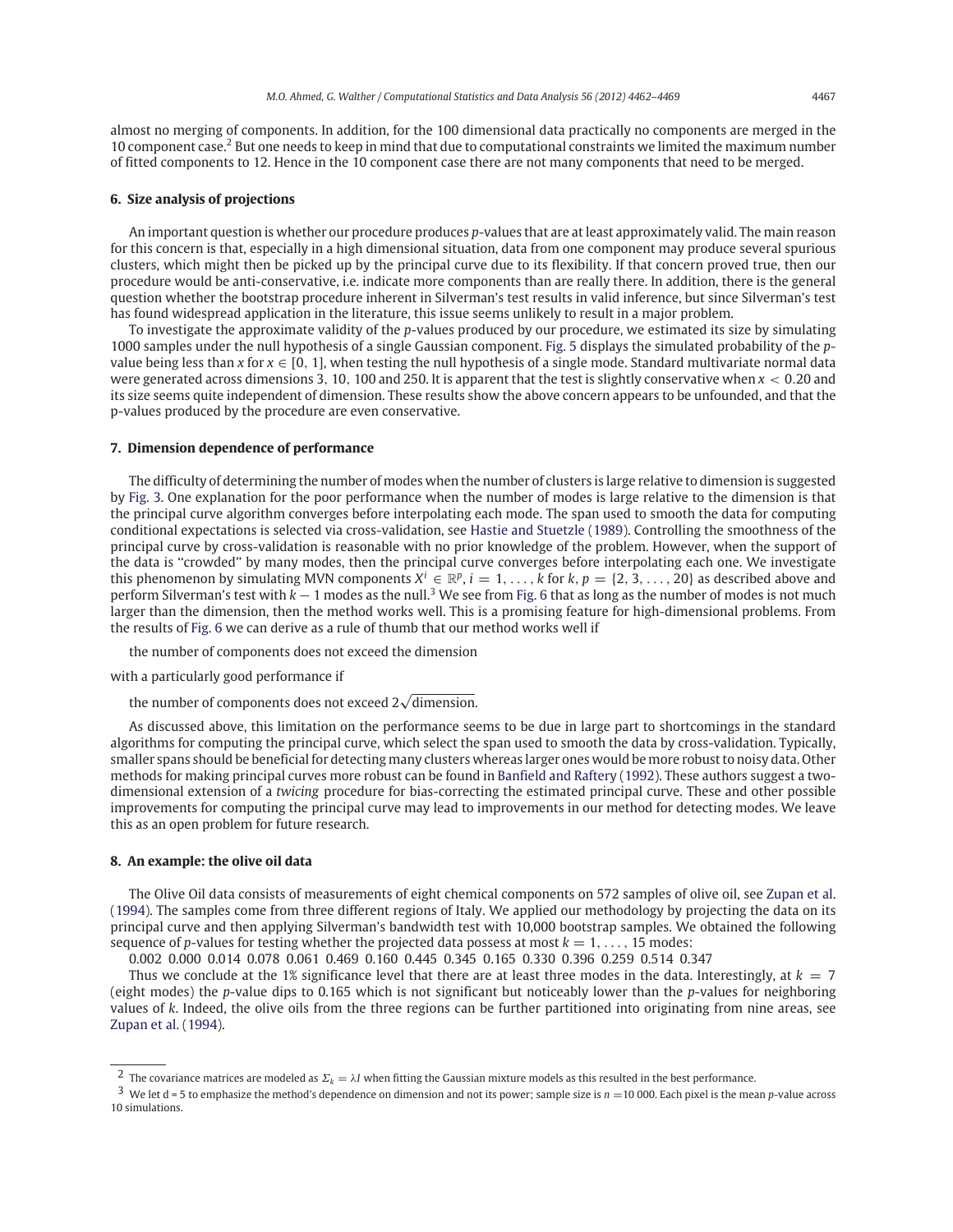

**Fig. 5.** Size analysis with a single component standard Gaussian null.  $P(\hat{p} < x)$  (*vertical axis*) for  $x \in [0, 1]$  across 3, 10, 100 and 250 dimensional data.



**Fig. 6.** *p*-values from Silverman's test with  $k - 1$  modes as null;  $k =$  number of clusters.

### **9. Technical details**

We computed the principal curves with the princurve v1.1-9 package for R. The curve is initialized as the first linear principal component and the conditional expectation step is computed using smoothing splines via the default settings for smooth.spline(). The Gaussian mixtures were fit with the mclust package when performing the merging analysis.

#### **10. Summary and conclusions**

Projecting multivariate data on the principal curve and applying Silverman's univariate bandwidth test gives a simple, easily implementable and effective way to assess the number of subpopulations in the data. Simulations show that this method is conservative at relevant significance levels, more powerful than other recent techniques, and works well even in high-dimensional settings with relatively small sample sizes, provided that the number of subpopulations is not large compared to the number of dimensions.